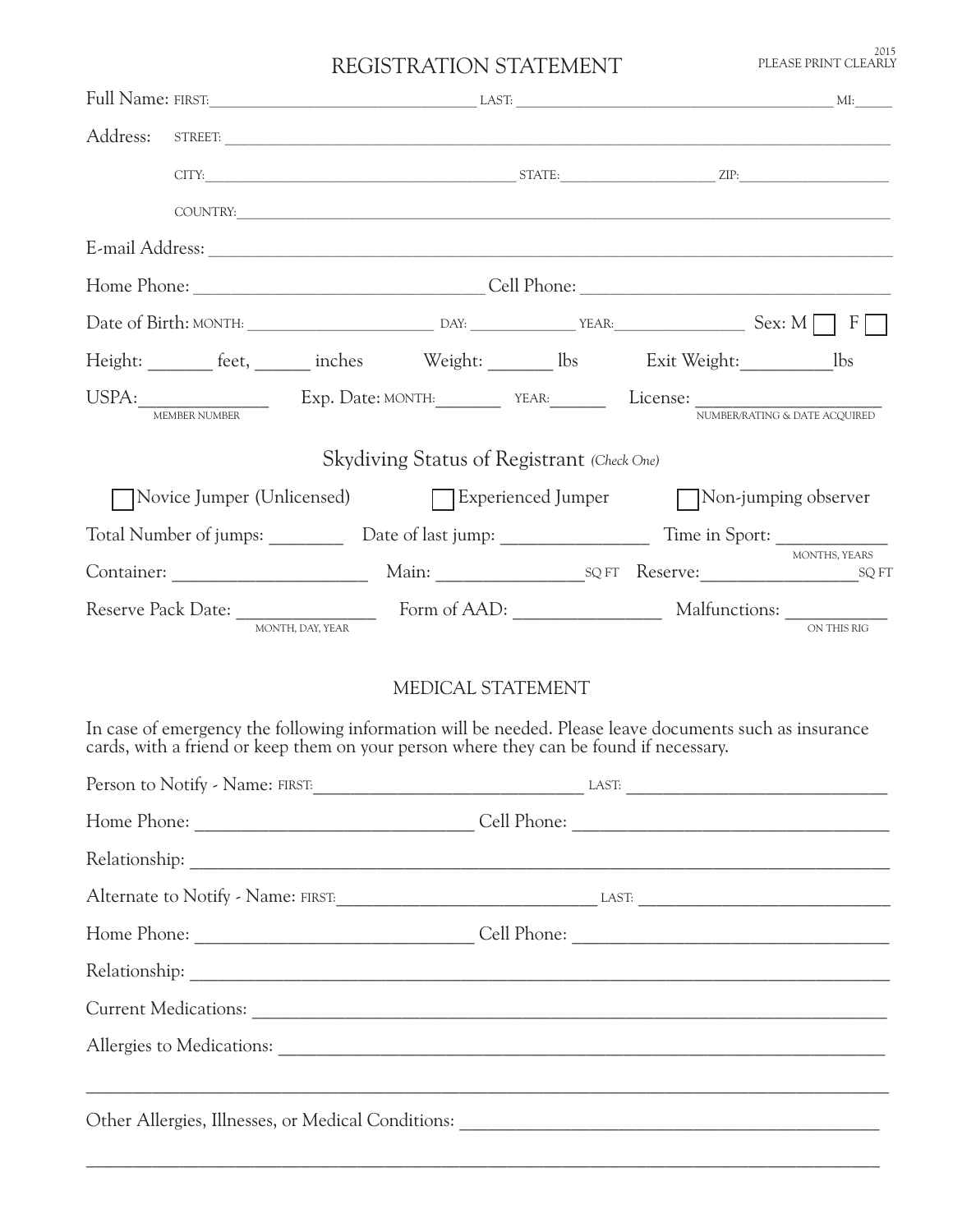I recognize that parachuting is a strenuous, athletic endeavor and that parachutists are subject to health risks not normally associated with other sports. I hereby certify that I do not suffer from physical or mental infirmities that could affect my ability to safely engage in parachuting and its related activities, and that I am not and have never been under treatment for the following conditions:

- 1. High or low blood pressure 6. Kidney or related diseases
- 
- 3. Cardiac conditions/diseases 8. Recent illness or injury
- 
- 
- 
- 2. Fainting spells or convulsions 7. Emphysema or shortness of breath
	-
- 4. Sight or hearing loss or impairment 9. Plates, pins, screws, or other orthopedic devices
- 5. Nervous disorders 10. Dislocation or injury to any joint

Parachuting under the influence of drugs or alcohol is prohibited by Federal Aviation Regulations and Spokane Turbine Skydiving, LLC / West Plains Skydiving.

Spokane Turbine Skydiving, LLC / West Plains Skydiving staff is in no way qualified to offer opinions about Medical conditions and how they could be affected by parachuting.

#### MEDICAL TREATMENT

In connection with any injury I may sustain or illness or other medical conditions I may experience during my participation in parachuting and related activities at Spokane Turbine Skydiving, LLC / West Plains Skydiving, I authorize any emergency first aid, medication, medical treatment, or surgery deemed necessary by the attending medical personnel if I am not able to act on my own behalf.

INITIALS

#### STATEMENT OF MEDICAL INSURANCE

Your current medical insurance company: \_\_\_\_\_\_\_\_\_\_\_\_\_\_\_\_\_\_\_\_\_\_\_\_\_\_\_\_\_\_\_\_\_\_\_\_\_\_\_\_\_\_\_\_\_\_\_\_\_\_\_\_

Policy number or SSN: \_\_\_\_\_\_\_\_\_\_\_\_\_\_\_\_\_\_\_\_\_\_\_\_\_\_\_\_\_\_\_\_\_\_\_\_\_\_\_\_\_\_\_\_\_\_\_\_\_\_\_\_\_\_\_\_\_\_\_\_\_\_\_\_\_\_\_

# IF YOU DO NOT HAVE MEDICAL INSURANCE PLEASE READ AND SIGN THE FOLLOWING STATEMENT

I am not covered by medical insurance and I understand Spokane Turbine Skydiving, LLC / West Plains Skydiving and all related parties carry no liability insurance. In spite of warning about the dangers of Parachuting, I intend to engage in parachuting activities even though I am not insured. This is a conscious decision on my part and I expressly and voluntarily assume all risk and responsibility for injury or death sustained while participating in parachuting activities.

|  |  |  | Signature of Participant: |
|--|--|--|---------------------------|
|--|--|--|---------------------------|

Date:  $\frac{ }{ }$ 

MONTH, DAY, YEAR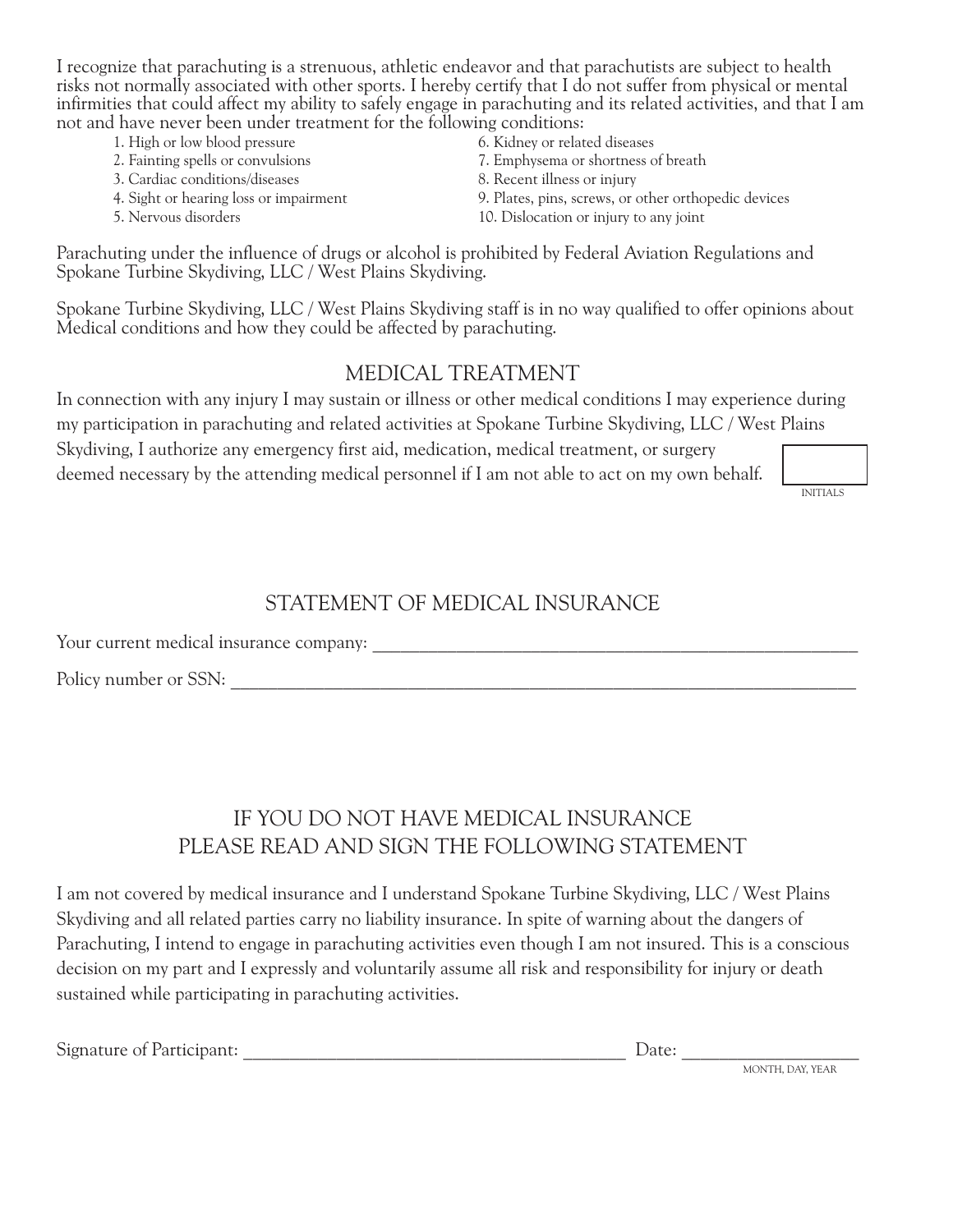## AGREEMENT AND RELEASE OF LIABILITY

1. In consideration for being permitted to utilize the facilities and equipment of West Plains Skydiving, for the purpose of parachute jumping, ground instruction, flying, and other related activities, I (print name legibly) **Let us a set of lawful age (18 or older)** being of lawful age (18 or older)

enter into the following agreements with West Plains Skydiving.

#### 2. Parties Involved in the Agreement:

INITIALS I understand that this Agreement, Release of Liability and Assumption of Risk includes, but is not limited to, West Plains Skydiving, and any of its officers, agents, customers, associated entities, employees, volunteers, pilots, instructors, jumpmasters, the owners of the aircraft, the City of Ritzville, the owners of any land utilized for skydiving / parachuting activities, adjacent property owners, the United States Parachute Association and its members, manufacturers, distributors and dealers of skydiving equipment, anyone working with or for West Plains Skydiving, any manufacturer of any piece of equipment or gear which I may use or am using at the time of my INJURY or DEATH and anyone involved in any way, shape, form, or manner in my skydiving / parachuting activities, and specifically including but not limited to tandem or experimental test parachute jumping to include tandem parachute jumping, hereinafter collectively referred to as "released parties," and myself, to include my legal representatives, spouse and family members, heirs, and assigns.

3. Assumption of Risk

Parachuting activities, including ground instruction, parachute jumping, flying, and related activities are inherently dangerous, injuries requiring professional medical care are not uncommon, and serious injury or death can and has resulted from participation in parachuting activities. Not all of these risks can be foreseen or prepared for, or avoided, to the extent that even if I do everything as I was trained to do and all equipment functions properly, I can still be injured or killed. An inherent risk associated with skydiving is related to proximity near, boarding onto, flying in and exiting from aircraft. Aircraft present a high risk on the ground associated with propellers of idling aircraft. It is mandatory that jumpers remain behind the wings of all aircraft at all times. The flight to jump altitude involves one of the significant risks of the sport. It is possible that the heavily loaded plane could develop engine failure and need to make an emergency off-airport landing. This could result in significant injury or death to occupants in the aircraft. It is also possible to experience aircraft instability or inadvertent damage while jumpers are exiting the aircraft. This could result in injury or death to occupants in the aircraft. I understand that aircraft are the means to attain altitude to skydive and I am willing to assume that risk to participate in skydiving activities.

4. Do you understand that you can be seriously injured or killed from parachuting and its related activities? *(Check One)* **Yes** No

5. Nature of Parachuting Equipment and Aircraft

INITIALS I understand that parachutes and aircraft, and their related equipment, are designed, constructed, maintained, and operated by fallible human beings. Specifically, I understand and agree that the implied warranties of merchantability and fitness for a particular purpose and all other warranties, express or implied, are excluded from this transaction and that all equipment is purchased, rented, borrowed, or used in any way "as is".

6. Nature of Participants in Parachuting Activities

I acknowledge that pilots, instructors, jumpmasters, radio operators, mechanics, my fellow parachutists, and all others involved with parachuting are fallible human beings, capable of making mistakes that could result in my injury, suffering, or death.

7. Voluntary Nature of Participation

I agree that parachuting is of little value to society and that I am not under any compulsion to ride in or jump from an airplane. My participation is only for personal satisfaction and is entirely voluntary.

8. Release from Liability, Including Negligence

I agree that the released parties are in no way responsible for my safety, and I release them from any liability for my safety whether or not my losses, injuries, suffering, or death was caused by their negligence, including improper action or failure to act.

9. Agreement Not to Sue

INITIALS In consideration for being permitted to engage in parachuting activities by the released parties, I promise not to sue the released parties or make any claims against them for damages, injuries, suffering, or death, even if these are wholly or partially a result of negligence by the released parties. I further instruct my heirs, spouse, and family members, legal representatives, and assigns to abide by my agreements with the released parties, including my promise not to sue.

INITIALS







| <b>INITIALS</b> |  |
|-----------------|--|
|                 |  |
|                 |  |